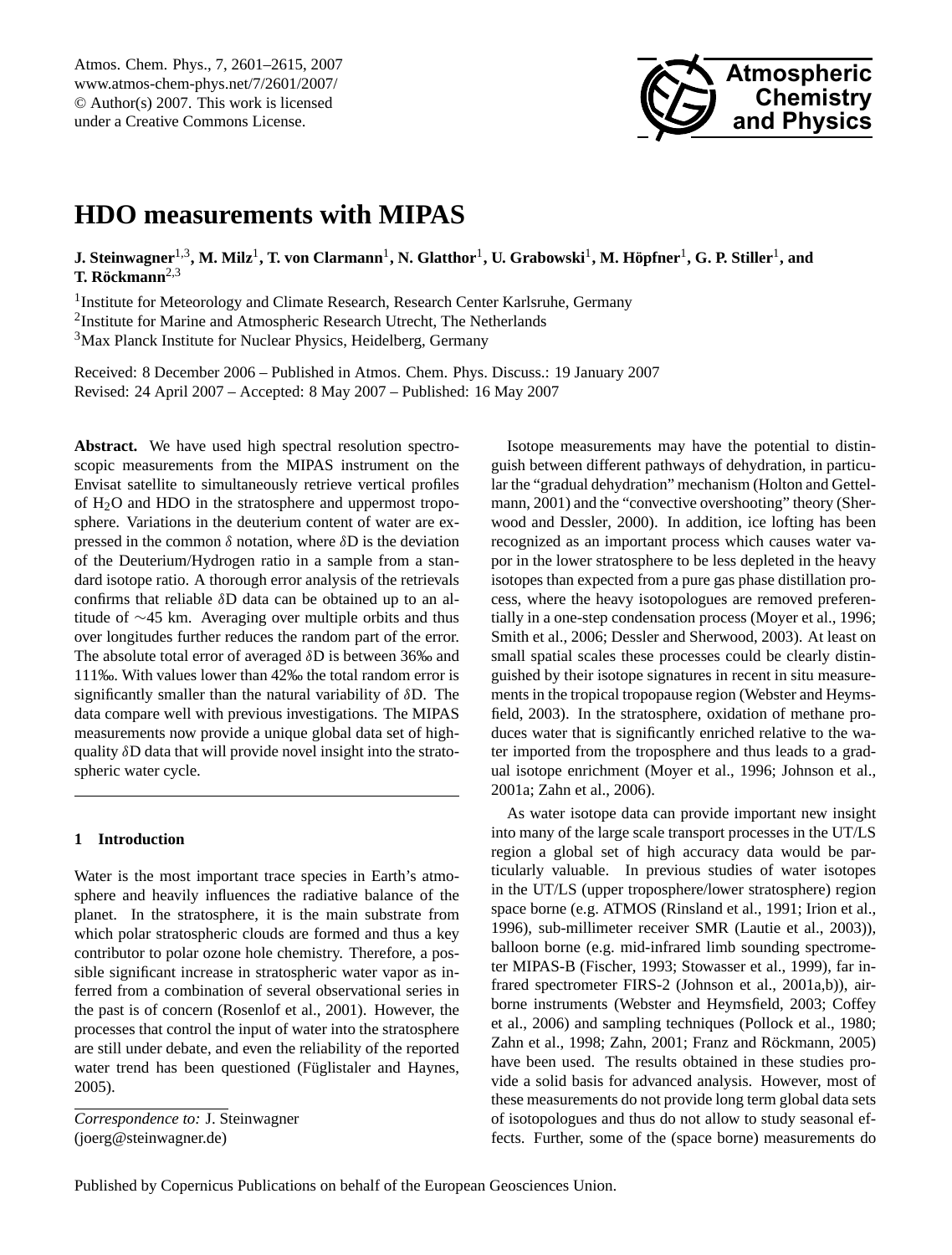<span id="page-1-0"></span>**Table 1.** Microwindows used in the HDO measurements of MIPAS.

| Microwindow | Left border $\lceil$ cm <sup>-1</sup> ] | Right border $\lceil$ cm <sup>-1</sup> ] |
|-------------|-----------------------------------------|------------------------------------------|
| 1           | 1250.2000                               | 1253.1750                                |
| 2           | 1272.9000                               | 1273.7000                                |
| 3           | 1286.5000                               | 1288.1750                                |
| 4           | 1358.2250                               | 1361.0500                                |
| 5           | 1364.5750                               | 1365.9250                                |
| 6           | 1370.7500                               | 1373.1500                                |
| 7           | 1410.4250                               | 1413.4000                                |
| 8           | 1421.0500                               | 1424.0250                                |
| 9           | 1424.1750                               | 1427.1500                                |
| 10          | 1432.9500                               | 1435.9250                                |
| 11          | 1449.6250                               | 1452.6000                                |
| 12          | 1452.8500                               | 1455.2500                                |
| 13          | 1467.6750                               | 1470.6250                                |
| 14          | 1479.4750                               | 1482.4500                                |

not penetrate the atmosphere deep enough to study processes at the tropopause and on the other side air borne measurements often do not reach far into the stratosphere. A continuous, global observation of the stratosphere and uppermost troposphere carried out by an instrument with high spectral resolution can provide a wealth of new information. In this paper we prove the feasibility of global space-borne HDO measurements with the **M**ichelson **I**nterferometer for **P**assive **A**tmospheric **S**ounding (MIPAS, [Fischer et al.](#page-12-2) [\(2000\)](#page-12-2)).

# **2 MIPAS**

Space borne limb sounding instruments yield a sufficiently high vertical resolution to retrieve atmospheric profiles of trace species. Possibly the best suited instrument at present for stratospheric isotope research from space is MIPAS. MIPAS is a Fourier transform interferometer with a spectral resolution of 0.05  $cm^{-1}$  (apodized with Norton-Beer "strong" apodization function; 0.035 cm<sup>-1</sup> unapodized) designed to study the chemistry of the middle atmosphere detecting trace gases in the mid-infrared  $(4-15 \mu m)$ . The spectral resolution is given as the full width half maximum (fwhm) of the instrument line shapes. It is flown on Envisat (**Envi**ronmental **Sat**ellite) on a sun-synchronous orbit (98◦ inclination, 101 min orbit period, 800 km orbit height). MIPAS scans the Earth limb in backward-looking viewing geometry. A complete vertical scan in the original nominal measurement mode from the top to the bottom of the atmosphere is made up of up to 17 spectral measurements ("sweeps") at 6,9,12,...42, 47, 52, 60 and 68 km. The vertical step width between the sweeps is 3 km at lower heights and increases in the upper stratosphere.

## **3 Retrieval of HDO and H2O**

#### 3.1 Theory

The processing software used to retrieve vertical HDO and H2O profiles from spectral measurements has been described by [von Clarmann et al.](#page-14-4) [\(2003\)](#page-14-4), where a constrained nonlinear least squares approach is used. All variables related to one limb scan are fitted simultaneously as suggested by [Carlotti](#page-12-3) [\(1988\)](#page-12-3). By using Tikhonov-type regularization [\(Tikhonov,](#page-14-5) [1963\)](#page-14-5) smoothness of the profiles is the applied constraint. We use a first order difference operator. The radiative transfer through the atmosphere is modeled by the **K**arlsruhe **O**ptimized and **P**recise **R**adiative Transfer **A**lgorithm, KOPRA [\(Stiller,](#page-13-15) [2000\)](#page-13-15). Spectroscopic data is taken from a special compilation of the HITRAN 2000 data base [\(Rothman et al.,](#page-13-16) [2003\)](#page-13-16) including a number of recent updates [\(Flaud et al.,](#page-13-17) [2003\)](#page-13-17). We use the microwindow approach to select relevant spectral regions for our observations. The definition of microwindows is done following an algorithm described by [von Clarmann et al.](#page-14-4) [\(2003\)](#page-14-4). This leads to the set of microwindows we use, shown in Table [1.](#page-1-0) An altitude dependent microwindow selection was performed using a procedure suggested by [Echle et al.](#page-12-4) [\(2000\)](#page-12-4). A final optimization was done by visual inspection of resulting modeled spectra with respect to cross influences of different species.

The scientific use of the isotope data lies in the comparison of changes in HDO to changes in  $H<sub>2</sub>O$ , thus the ratio of the two species. Inferring a ratio of two species makes it advantageous that the retrieved profiles of which the ratio is calculated, have the same height resolutions in order to avoid the introduction of artifacts. The height resolution in the present study is computed from the full width at half maximum of the columns of the averaging kernel **A** [\(Rodgers,](#page-13-18) [2000\)](#page-13-18)

$$
\mathbf{A} = \mathbf{G}\mathbf{K} \tag{1}
$$

**K** is a weighting function (Jacobian) which contains the sensitivities of the spectral measurement to changes in related quantities, i.e. temperature, pressure. **G** is a gain matrix. In our retrieval approach **G** is

$$
\mathbf{G} = (\mathbf{K}^T \mathbf{S}_y^{-1} \mathbf{K} + \mathbf{R})^{-1} \mathbf{K}^T \mathbf{S}_y^{-1}
$$
 (2)

**R** is a regularization matrix which constrains the retrieval and  $S<sub>v</sub>$  is the covariance matrix of the measurement noise error. In our implementation a priori information is solely used to constrain the shape of the profile, not the abundances.

While a water vapor data set retrieved from MIPAS is already available [\(Milz et al.,](#page-13-19) [2005;](#page-13-19) [Raspollini et al.,](#page-13-20) [2006\)](#page-13-20) we have decided to jointly retrieve the volume mixing ratio (vmr) of HDO and  $H_2O$ . The joint retrieval of  $H_2O$  and HDO helps to minimize mutual error propagation. As a priori knowledge we use 4 seasonal sets of water profiles divided in 6 latitude bands (tropics 0◦ to 30◦ N/S, mid latitudes 30◦ to 65◦ N/S and high latitudes 65◦ to 90◦ N/S) from the data set compiled by [Remedios](#page-13-21) [\(1999\)](#page-13-21). These profiles are also used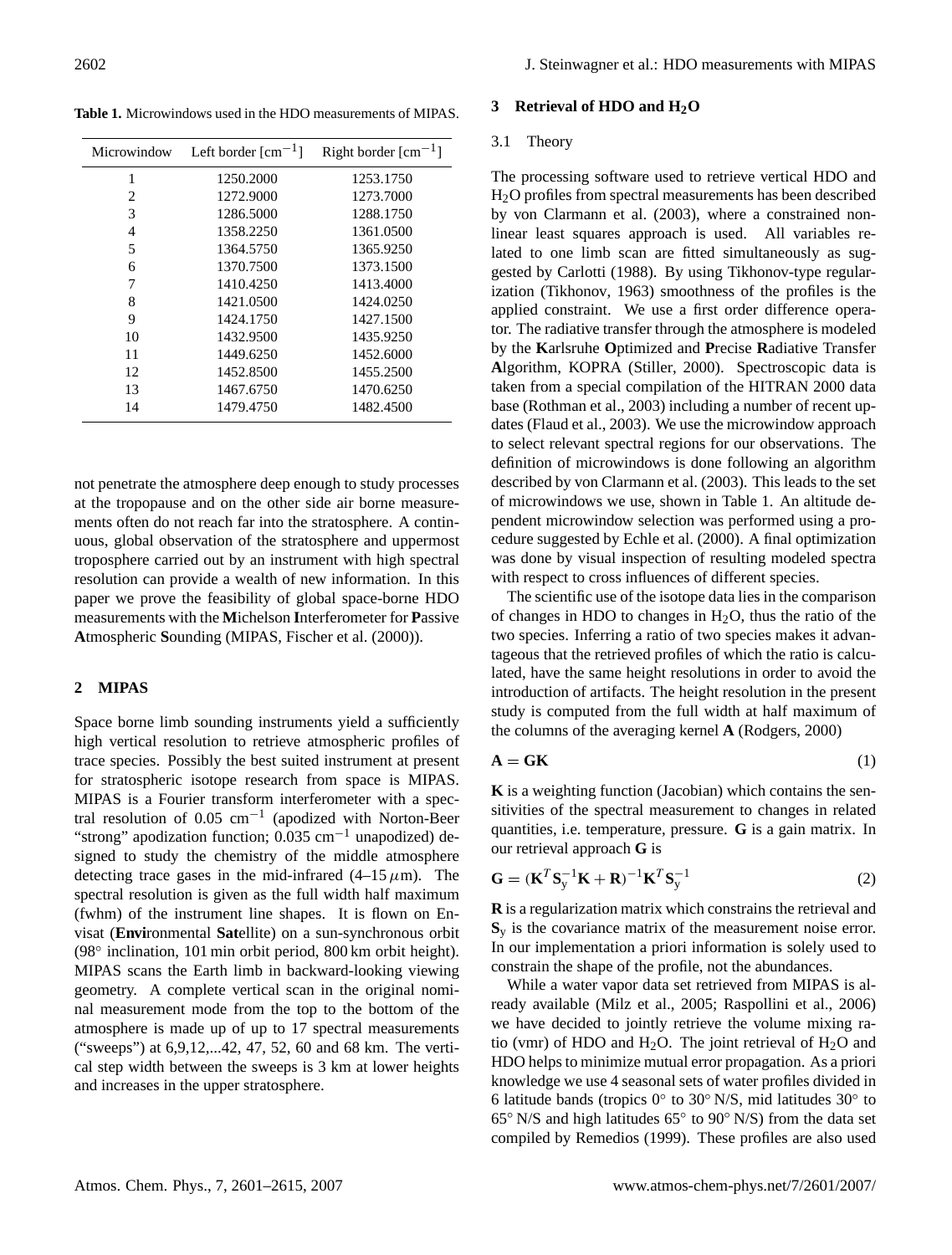as first guess profiles to start the iterative calculation process. The a priori for HDO is computed from these profiles by applying a height independent fractionation profile with values taken from the HITRAN data base [\(Rothman et al.,](#page-13-16) [2003\)](#page-13-16). Together with HDO and  $H_2O$  we also retrieve HNO<sub>3</sub>,  $CH<sub>4</sub>$  and N<sub>2</sub>O to capture the influence these species have in the error calculation for the retrieval. Initial guess profiles (profiles needed to start the iterative calculation scheme) for  $HNO<sub>3</sub>$ ,  $CH<sub>4</sub>$ ,  $N<sub>2</sub>O$  were taken from previous analysis of the measurement under investigation. Additionally, background continuum radiation and radiance calibration offset are retrieved (see [von Clarmann et al.](#page-14-4) [\(2003\)](#page-14-4) for details). The actual temperature profile also was taken from previous MIPAS retrievals, while climatological abundance profiles are used for other interfering species, except for  $O_3$  and  $N_2O_5$  where we also use previously retrieved profiles. For retrieval, we use spectral measurements from tangent altitudes between 12 and 68 km. The actual tangent heights in km on which the spectral measurements for the representative profiles used in this work (13 January 2003 at 12◦ N and 28◦ W) were carried out, are: 12.1., 15.1, 17.9, 20.8, 23.8, 26.8, 29.8, 32.3, 35.4, 38.4, 41.3, 46.3, 51.3, 59.4 and 67.4 km. However, the profiles in this paper are presented only in the height range from 11 km to 45 km. In this height region we considered the measurements to be of sufficient quality (i.e. with respect to cloud interference or signal to noise ratio) to match the requirements for studying isotope variability.

## 3.2 HDO and  $H<sub>2</sub>O$  profiles

In this paper, a thorough error analysis is carried out for a pair of representative H2O and HDO profiles. Figure [1a](#page-2-0) shows the according profile of water vapor. In this context that means total water, including all isotopologues. Figure [2a](#page-3-0) shows the corresponding HDO profile from the same set of measurements. The height resolution of both profiles is between 6 km (at 10 km) and 8 km (at 45 km) as shown in Figs. 3c and d. The height resolution becomes worse with higher altitudes, due to the coarser measurement grid and the decreasing signal to noise ratio. The fact that both species are retrieved with the same vertical resolution is important when calculating the isotopic composition (see Sect. 5.2.3), and it is reflected by the nearly identical averaging kernels (Fig. [3a](#page-4-0) and b). Matching averaging kernels are achieved by appropriate choice of the respective **R**-matrix in the joint retrieval of HDO and  $H<sub>2</sub>O$ .

# **4 Error assessment**

Following [Rodgers](#page-13-18) [\(2000\)](#page-13-18), the covariance matrix  $S_t$  of the total error of a retrieved profile is characterized by

$$
\mathbf{S}_t = \mathbf{S}_n + \mathbf{S}_p + \mathbf{S}_s \tag{3}
$$

where  $S_n$  is the covariance matrix of the noise error (i.e. measurement noise),  $S_p$  represents the covariance of the param-



<span id="page-2-0"></span>Fig. 1. (a) (top) H<sub>2</sub>O profile retrieved from MIPAS spectra measured on 13 January 2003 at 12<sup>°</sup> N and 28<sup>°</sup> W together with total error bars, noise errors, parameter errors and total random errors. **(b)** (middle) Zonal mean  $(7.5^{\circ} \text{ N} - 12.5^{\circ} \text{ N})$  H<sub>2</sub>O profile on 13 January 2003 with estimated errors.  $(c)$  (bottom) Averaged H<sub>2</sub>O profile with standard deviation ("standard deviation of averaged profiles") and standard deviation of the zonal mean profiles ("sterr of av. profile").

eter error (i.e. instrumental effects, forward modeling errors) and  $S_s$  is the covariance matrix of the smoothing error. To assess and quantify the total error of our results it is necessary to discuss the covariance matrices and the related errors in the following sections in more detail.

#### 4.1 Noise error

The random error due to measurement noise is calculated as

$$
\mathbf{S}_n = \mathbf{G} \mathbf{S}_y \mathbf{G}^T. \tag{4}
$$

Figures [2](#page-3-0) and [1](#page-2-0) show that the noise error is considerably more important for HDO than for  $H<sub>2</sub>O$ , which is expected due to the much lower abundance of HDO and the decreasing signal to noise ratio. Whereas the noise error is always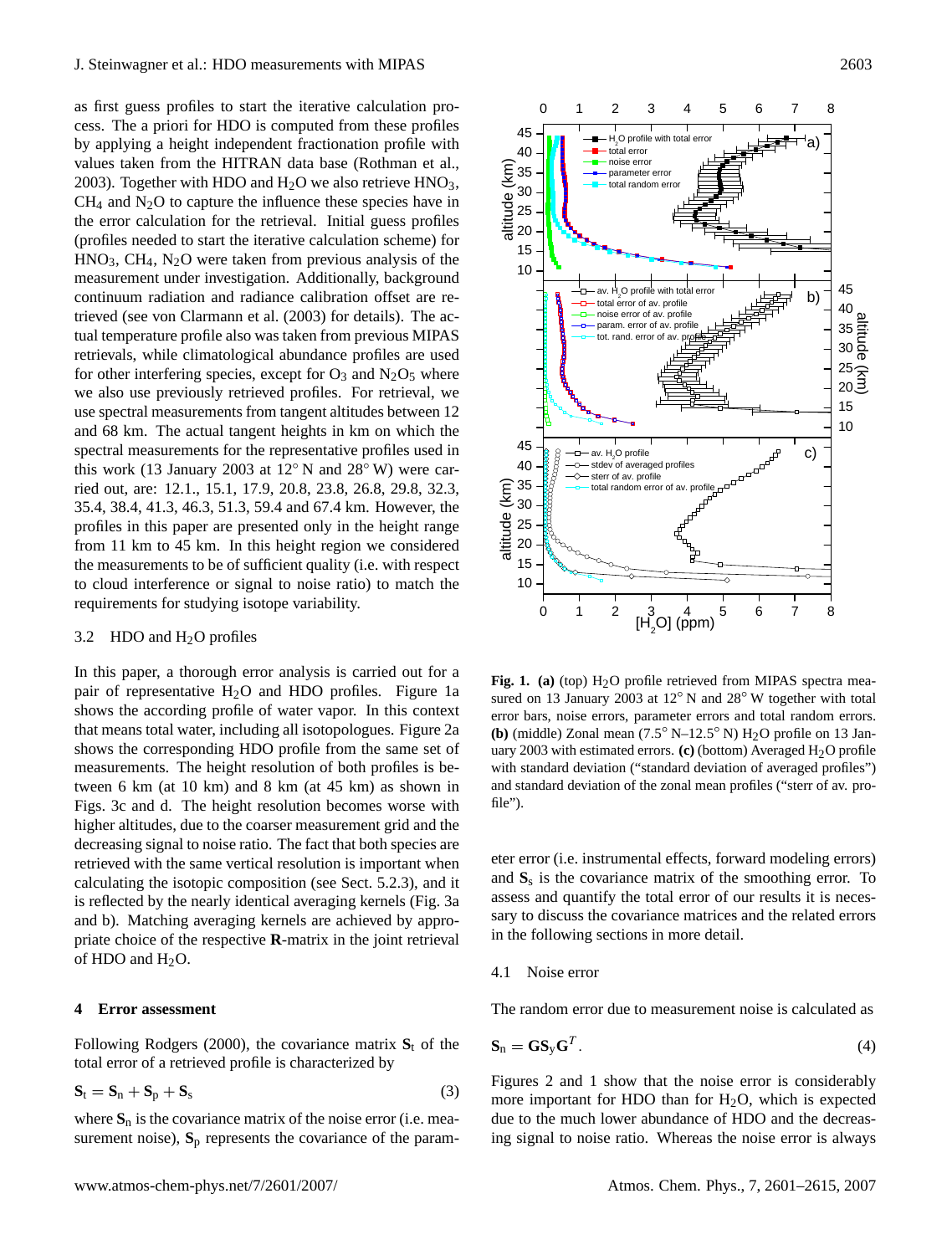

<span id="page-3-0"></span>**Fig. 2. (a)** (top) HDO profile retrieved from MIPAS spectra measured on 13 January 2003 at 12◦ N and 28◦ W together with total error bars, noise errors, parameter errors and total random errors. **(b)** (middle) Zonal mean (7.5 ◦ N–12.5 ◦ N) HDO profile on 13 January 2003 with estimated errors. **(c)** (bottom) Averaged HDO profile with standard deviation and standard deviation of the zonal mean.

smaller than the parameter error for  $H_2O$ , noise is the dominant part of the error for HDO above 16 km, i.e., throughout the stratosphere. Above 45 km noise dominates the HDO profiles and no more substantial information is retrieved.

#### 4.2 Parameter error

We compute the profile errors  $\sigma_p$  due to parameter uncertainties  $\Delta b$  as

$$
\sigma_p = \mathbf{G} \mathbf{K}_b \Delta b \tag{5}
$$

**K<sup>b</sup>** is the sensitivity of the measurements to parameter errors. For the current study the total parameter error is composed of 23 different components. The computation is done independently for the 23 contributions from additional atmospheric constituents (listed below). The four major categories of parameter errors are

<span id="page-3-1"></span>**Table 2.** Assumed  $1\sigma$  parameter uncertainties used in the error calculation.

| perturbed quantity    | value and unit                                     |
|-----------------------|----------------------------------------------------|
| SO <sub>2</sub>       | 10–37 km: $10^{-3}$ ppm, above 37 km $10^{-5}$ ppm |
| т                     | 2 K (constant over height)                         |
| Hor. T gradient (lat) | 0.01 K/km (constant over height)                   |
| ils                   | 3% at 600 and 1600 cm <sup>-1</sup>                |
| los                   | $0.15 \,\mathrm{km}$                               |
| spectral shift        | $0.0005$ cm <sup>-1</sup>                          |
| gain                  | 1%                                                 |

- **–** Influence of 1σ uncertainties in the abundance of interfering species on the retrieval targets. The following gases are considered  $SO_2$ ,  $CO_2$ ,  $O_3$ ,  $NO_2$ ,  $NH_3$ ,  $OCS$ , HOCl, HCN, H2O2, C2H2, COF2, CFC−11, CFC−12,  $CFC-14$ , and  $N_2O_5$ .
- **–** Uncertainties (1σ) due to temperature (tem) and horizontal temperature gradients (tgra). These uncertainties are in approximation considered random in time but are fully correlated in altitude.
- **–** Uncertainties (1σ) of the instrument characterization: line of sight (los), spectral shift (shift), gain calibration (gain), instrumental line shape (ils). These systematic uncertainties are considered correlated for all species.
- **–** Uncertainties of line intensities and pressure broadening ( $1\sigma$  of the fwhm of the lines) in the HITRAN database for HDO and  $H<sub>2</sub>O$  (hitmid). These uncertainties play an important role in the error budget, especially for the error budget of the ratio of HDO and  $H<sub>2</sub>O$ . The reason is that these uncertainties are of a systematic nature but the line strength and line intensity uncertainties of HDO and  $H<sub>2</sub>O$  are not correlated. This may be over pessimistic, but due to this these uncertainties will not cancel out when creating a ratio nor are they reduced when averaging.

Table [2](#page-3-1) shows the assumed  $1\sigma$  parameter uncertainties for the most prominent error sources. Each of the following parameters has a share of the total parameter error of at least  $1\%$ :  $SO<sub>2</sub>$ , temperature and its horizontal gradient, spectroscopic data uncertainty, line-of-sight uncertainty, spectral shift, gain calibration uncertainty and residual instrumental line shape error. Figures [4a](#page-5-0) and b show the contribution of the major parameter errors to the total parameter error for  $HDO$  and  $H<sub>2</sub>O$  respectively. The strongest influence on the parameter error in both cases is due to uncertainties in spectroscopic data when looking at altitudes above 17 km. At lower altitudes the random parts of the parameter error are bigger.

The total parameter error for the HDO profile is between 0.10 and 3 ppb (parts per billion,  $10^{-9}$ ) for altitudes between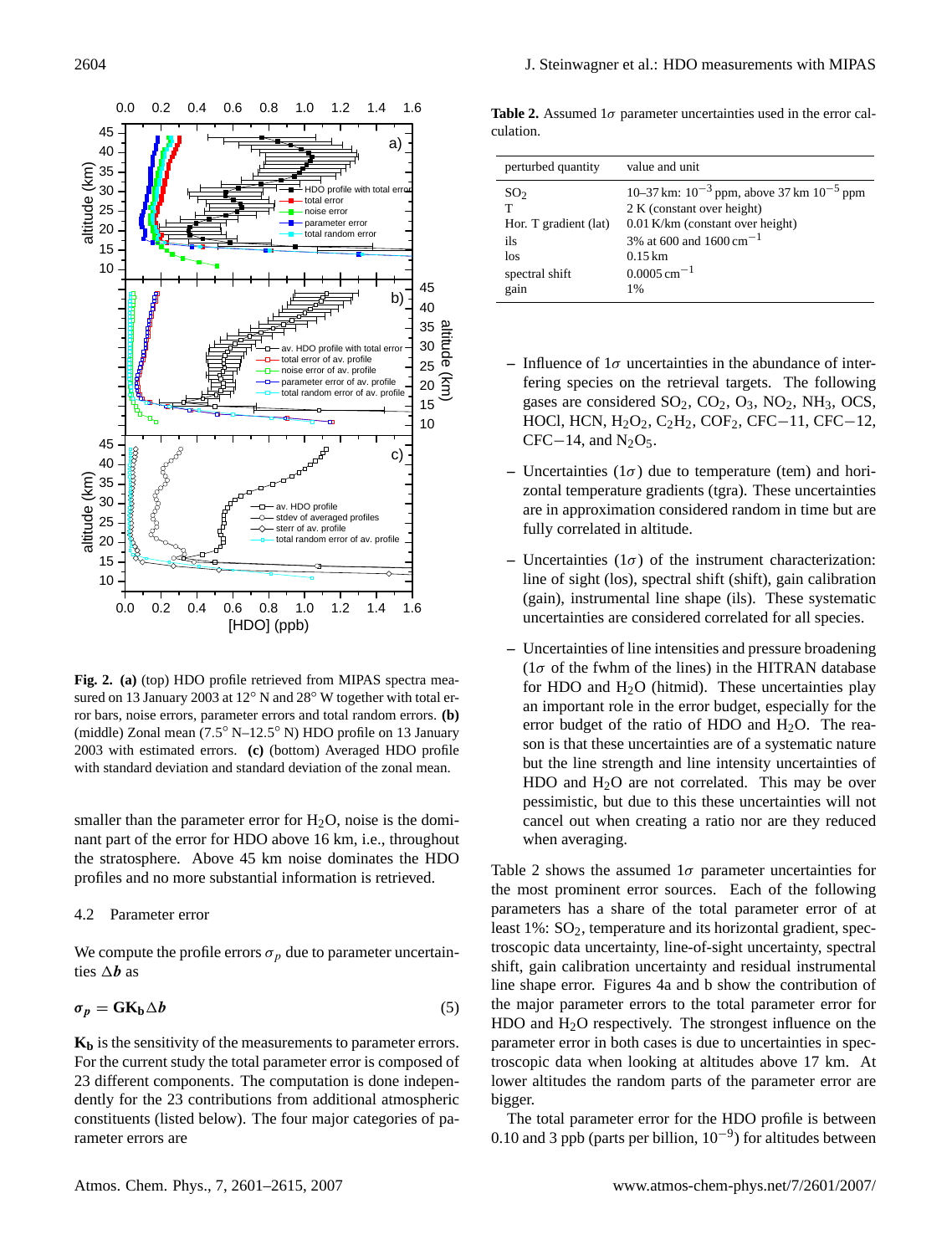

<span id="page-4-0"></span>**Fig. 3. (a)** Columns of the averaging kernel of H2O (left) and **(b)** HDO (right). **(c)** Height resolution of H2O (left) and **(d)** HDO (right).

10 and 45 km (Fig. [2a](#page-3-0)). At most altitudes it is approximately 0.10 ppb. For  $H<sub>2</sub>O$ , parameter errors are the dominating error source compared to the noise error (Fig. [1a](#page-2-0)). They are in the range between 0.5 to 5 ppm (parts per million) for a single profile (the latter in the troposphere only). The contribution from  $SO<sub>2</sub>$  may be over pessimistic because it is based on assumptions on the amount of  $SO<sub>2</sub>$  in the atmosphere which were made before Envisat was launched.

#### 4.3 Smoothing error

The smoothing error  $S_s$  is introduced by the limited capability of an instrument to resolve fine structures. To calculate the smoothing error it would be necessary to evaluate

$$
\mathbf{S}_{\rm s} = (\mathbf{A} - \mathbf{I})\mathbf{S}_{\rm e}(\mathbf{A} - \mathbf{I})^T \tag{6}
$$

with **I** being the unity matrix. As we do not accurately know the variability of the true atmospheric state (represented by matrix  $S_e$ ) we are not able to statistically evaluate the smoothing error. Instead, the effect of smoothing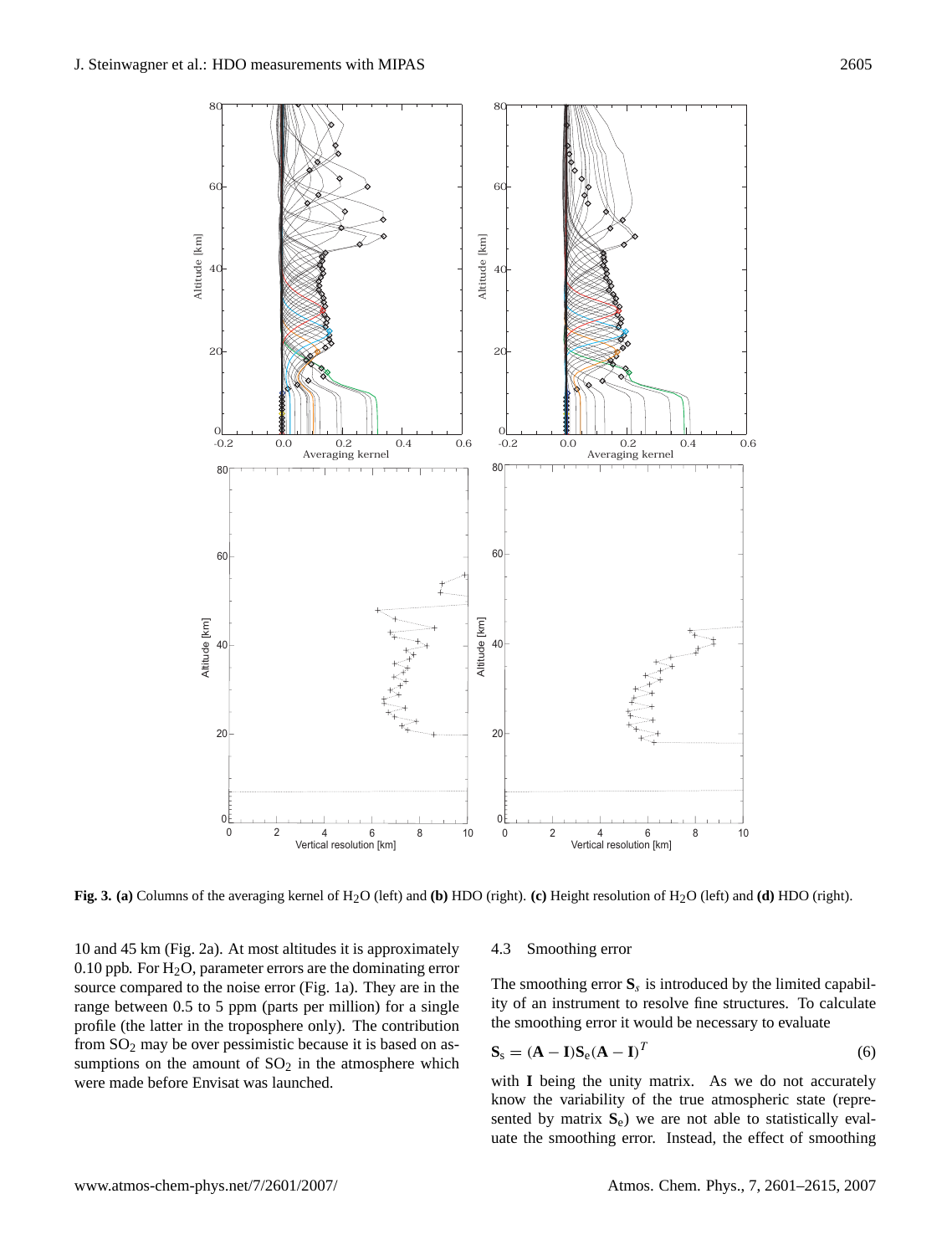

<span id="page-5-0"></span>**Fig. 4.** Contributions of the single parameter errors to the total parameter error for **(a)** (left) HDO and **(b)** (right) H2O.

is addressed in our sensitivity study (see Sect. 5.2.4), where we show that an artificially introduced sharp disturbance is smoothed out over a region that corresponds to the width of the averaging kernels (Fig. [3a](#page-4-0)).

## 4.4 Total error

The total error variance  $\sigma_{t,i}^2$  at altitude *i* is calculated as

$$
\sigma_{t,i}^2 = (\mathbf{S}_t)_{i,i} = (\mathbf{S}_n)_{i,i} + \sum \sigma_{p,i}^2.
$$
 (7)

Figure [2](#page-3-0) shows the total error for a typical HDO profile (red line). The total error lies between 3.30 ppb at 11 km (6 km height resolution) and 0.16 ppb at 23 km (6–7 km height resolution). At most altitudes above 23 km it does not exceed 0.30 ppb. Figure [1](#page-2-0) shows the total error for  $H_2O$ . The total error is between 5.20 ppm at 11 km (6 km height resolution) and 0.5 ppm above 38 km (7–8 km height resolution) when spectroscopic uncertainties are taken into account. The total random error for single profiles (total error without spectroscopic error contribution) improves above 17 km because there the parameter error is dominated by spectroscopic uncertainties rather than by random components (Fig. [4\)](#page-5-0). The total random error for a single HDO profile is between 3.30 ppb at 11 km and 0.15 ppb at 22 km. For H2O the range is 4.79 ppm (11 km) to 0.20 ppm (37 km). At most of the altitudes it is approximately 0.20 ppm. The reduction of the random error with altitude is stronger for the H2O profiles, because the HDO measurements carry more noise. We note that the errors reported here are not the limit for the conventional retrieval of  $H_2O$ , but the precision is artificially reduced due to the chosen altitude resolution. Dedicated water retrievals achieve better results [\(Milz et al.,](#page-13-19) [2005\)](#page-13-19).

# **5 Isotope fractionation**

#### 5.1 From HDO measurements to  $\delta$ D values

The target quantity for isotope assessment is the heavy-tolight isotopic ratio R of a sample. In our case  $R = [D]/[H]$ . The brackets indicate that we refer to vmr. For quantifying heavy isotope abundances, this ratio is usually compared to a standard ratio in the common  $\delta$  notation

$$
\delta \mathbf{D} = (\frac{R}{R_{\text{VSMOW}}} - 1) \times 1000 \, \text{W} \tag{8}
$$

where VSMOW stands for the international standard material **V**ienna **S**tandard **M**ean **O**cean **W**ater  $(R_{VSMOW}=155.76\times10^{-6})$ . Rather than the atomic D/H ratio, our optical measurements return the molecular abun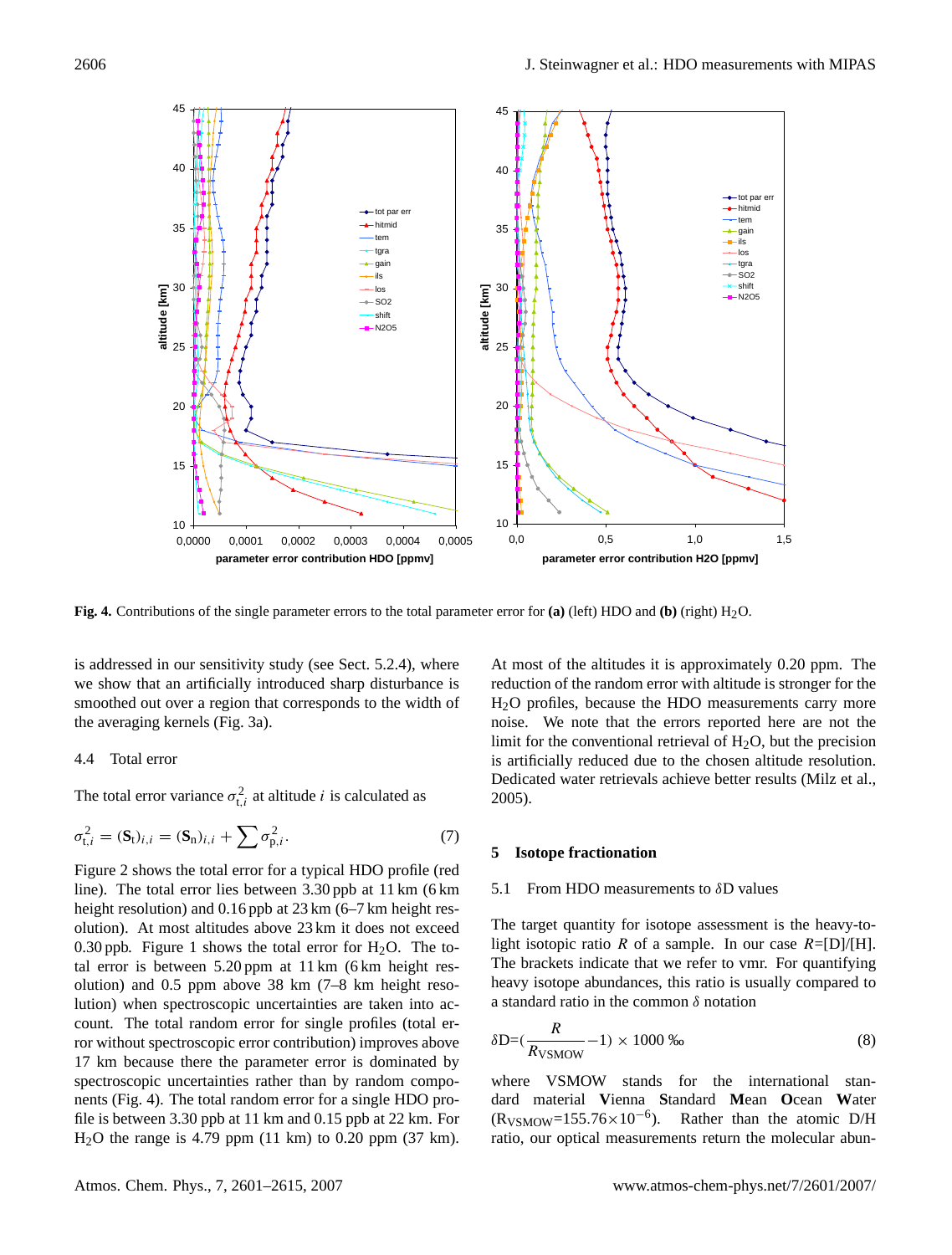dances of HDO and H<sub>2</sub>O. A modified  $\delta$  value can be defined for the molecular ratio  $R^{\text{HDO}} = [\text{HDO}]/[\text{H}_2\text{O}]$  as

<span id="page-6-0"></span>
$$
\delta \text{HDO} = \left(\frac{R^{\text{HDO}}}{R^{\text{HDO}}_{\text{VSMOW}}} - 1\right) \times 1000\tag{9}
$$

but in practise these molecular  $\delta$  values are very similar to the atomic values. As the abundance of double deuterated water molecules is negligible small and the fraction H in HDO relative to  $H_2O$  is also negligible for our purposes, we can approximate

$$
\frac{[D]}{[H]} = \frac{[HDO] + 2[DDO]}{2[H_2O] + [HDO]} \approx \frac{[HDO]}{2[H_2O]}.
$$
\n(10)

Because of its low abundance in the order of ppb, HDO is a highly challenging target for remote sensing systems and it is mandatory to closely look at the accuracy of the final data. Thus, it is necessary to provide error estimates for the individual species as well as for  $\delta D$ . A ratio profile  $q^{\text{HDO}}$  is a vector of the shape

$$
\boldsymbol{q}^{\text{HDO}} = (\frac{[\text{HDO}]_1}{[\text{H}_2\text{O}]_1}, ..., \frac{[\text{HDO}]_i}{[\text{H}_2\text{O}]_i}, ..., \frac{[\text{HDO}]_n}{[\text{H}_2\text{O}]_n})^T.
$$
(11)

where the subscripts indicate altitudes. Using Eq. [\(9\)](#page-6-0) and  $\delta D \approx \delta H D O$ , this can be rewritten in terms of  $\delta$  values, since

$$
\frac{\text{[HDO]}}{\text{[H}_2\text{O]}} \approx R_{\text{VSMOW}}^{\text{HDO}}(\delta\text{D}+1) \approx 311.5 \times 10^{-6} (\delta\text{D}+1) (12)
$$

Thus, our measurements can easily be translated to common isotope notation and a profile of  $\delta_i$ D values is derived. Figure [5a](#page-6-1) shows a typical δD profile inferred from the above described HDO and  $H<sub>2</sub>O$  measurements at 12 $\degree$  N. The minimum ( $-800\%$ ) is at ≈19 km which is close to the expected entry value of −650‰ [\(Moyer et al.,](#page-13-4) [1996\)](#page-13-4) when the total error is taken into account. Above the minimum,  $\delta$  D values increase with altitude.

# 5.2 Errors and their propagation in δD

Attempting to detect the natural variability in stratospheric  $\delta$ D requires the assessment of the precision of the single HDO and H<sub>2</sub>O profiles. The resulting precision for the  $\delta$ D values has to be inferred from the combined errors of the H2O and HDO profiles. Linear error analysis requires linearization of the ratio term in Eq. [\(9\)](#page-6-0). The dependence of  $\delta_i$ D on [HDO]<sub>i</sub> is  $(f=3.2\times10^6\approx1000\times2\times\frac{1}{R_{\text{VSMOW}}})$ 

$$
(\mathbf{J}_{\delta\mathbf{D},\text{HDO}})_{i,i} = f \times \frac{\partial[\delta\mathbf{D}]_i}{\partial[\text{HDO}]_i} = f \times \frac{1}{[\text{H}_2\text{O}]_i},\tag{13}
$$

and the dependence of  $\delta_i$  D on  $[H_2O]_i$  is

$$
(\mathbf{J}_{\delta\mathbf{D},\mathbf{H}_{2}\mathbf{O}})_{i,i} = f \times \frac{\partial[\delta\mathbf{D}]_i}{\partial[\mathbf{H}_{2}\mathbf{O}]_i} = f \times \frac{-[\text{HDO}]_i}{[\text{H}_{2}\mathbf{O}]_i^2}
$$
(14)



<span id="page-6-1"></span>**Fig. 5. (a)** (top) δD profile retrieved from MIPAS spectra measured on 13 January 2003 at 12◦ N and 28◦ W together with total error bars, noise errors, parameter errors and total random errors. **(b)** (middle) Zonal mean (7.5 ◦ N–12.5 ◦ N) δD profile on 13 January 2003 with estimated errors. **(c)** (bottom) Averaged deltaD profile with standard deviation and standard deviation of the zonal mean.

The linearization around the retrieved profile  $x$  in matrix notation then yields

$$
(\delta_1 D, ..., \delta_n D)^T = Jx - c
$$
\n
$$
= (J_{HDO}, -J_{H_2O}) \times (x_{HDO}, x_{H_2O})^T - c,
$$
\n(15)

where  $J_{HDO}$  is a diagonal matrix with  $(J_{\delta D, HDO})_{i,i}$  along the diagonal, and  $J_{H_2O}$  with  $(J_{\delta D, H_2O})_{i,i}$ , respectively.  $(\mathbf{x}_{\text{HDO}}^T, \mathbf{x}_{\text{H2O}}^T)^T$  is the profile vector composed of the profile values  $[H\bar{D}O]_i$  and  $[H_2O]_i$ . c is a vector with n elements where each element has a constant value,  $c_i$ =1000. With the linearization of the ratio available in matrix notation, the error covariance matrix of the  $\delta$ D profile can be written as

<span id="page-6-2"></span>
$$
\mathbf{S}_{\delta \mathbf{D}} = \mathbf{J} \mathbf{S}_{\mathbf{x}} \mathbf{J}^T \tag{16}
$$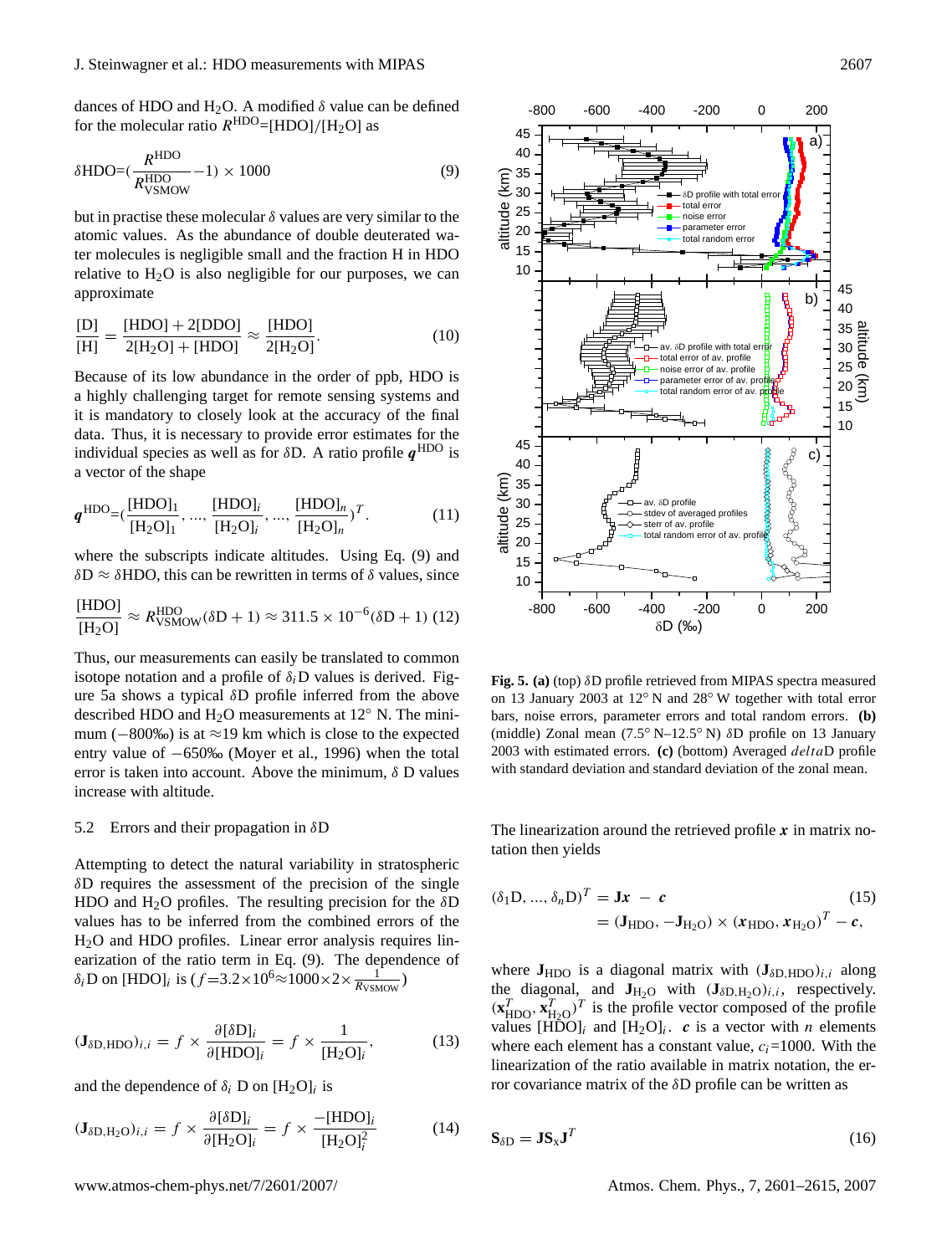

<span id="page-7-1"></span>Fig. 6. H<sub>2</sub>O input profile for sensitivity study. We introduced artificial spikes of +20% at 14, 17 and 25 km altitude either only to the total water profile (all isotopologues) or to all water isotopologues but HDO (dashed line). The solid line shows the undisturbed water input profile.

where  $S_x$  is the combined covariance matrix of HDO and  $H<sub>2</sub>O$ 

$$
\mathbf{S}_{\mathbf{x}} = \begin{pmatrix} \mathbf{S}_{\mathrm{HDO}} & \mathbf{C}_{\mathrm{HDO},\mathrm{H}_{2}\mathrm{O}}^{T} \\ \mathbf{C}_{\mathrm{HDO},\mathrm{H}_{2}\mathrm{O}} & \mathbf{S}_{\mathrm{H}_{2}\mathrm{O}} \end{pmatrix} \tag{17}
$$

The sub-matrix **C** contains the related covariances between  $HDO$  and  $H<sub>2</sub>O$ . This formulation holds for all types of errors (noise, parameter and smoothing). For the standard deviation  $\sigma_{i,\delta D}$  at altitude level *i* Eq. [\(16\)](#page-6-2) gives

<span id="page-7-0"></span>
$$
\sigma_{i,\delta D} = f \times \frac{1}{\left[H_2 O\right]_i^2} \times \left( [\text{HDO}]_i^2 \sigma_{i,\text{H}_2 O}^2 + [\text{H}_2 O]_i^2 \sigma_{i,\text{HDO}}^2 \right)
$$

$$
-2r_{\text{HDO}_{i},\text{H}_2 O_i} \sigma_{i,\text{HDO}} \sigma_{i,\text{H}_2 O} [\text{HDO}]_i \times [\text{H}_2 O]_i \right)^{1/2},
$$

where  $r$  is the correlation coefficient of the errors of HDO and  $H_2O$  at altitude i.

### 5.2.1 Noise error for δD

With the noise retrieval error covariance matrix  $S_n$  available for  $(x_{\text{HDO}}^T, x_{\text{H}_2\text{O}}^T)$ , the evaluation of the noise error of  $\delta\text{D}$ with Eq. [\(18\)](#page-7-0) is straightforward. Single profile δD noise errors are reported in Fig. [5a](#page-6-1). In the error propagation the noise error of the ratio is dominated by the product of the noise error of [HDO] with  $[H<sub>2</sub>O]$ . This term is at least one magnitude larger than the other terms. That implies that the noise error of the ratio is dominated by the noise error of HDO, i.e. the relative noise error of HDO maps directly onto the  $\delta$ D profile. Figure [5a](#page-6-1) shows the contribution of the noise error to the error budget for a single δD profile. The values lie between 15‰ (11 km) and 112‰ (43 km). At most heights we find values of approximately 90‰.

## 5.2.2 Parameter error for δD

The contributions of the parameter errors without spectroscopic errors to the error budgets of HDO and  $H<sub>2</sub>O$  are notable (see Figs. [2a](#page-3-0) and [1a](#page-2-0)). The positively correlated parts of the parameter errors, i.e. the portion that is not hitmid, of  $HDO$  and  $H<sub>2</sub>O$  show a tendency to cancel out when creating the ratio ( $r \approx 1$  in Eq. [\(18\)](#page-7-0)). Thus, the parameter errors of  $\delta$ D reduce relatively compared to HDO and H<sub>2</sub>O. The total parameter error for  $\delta$ D is dominated by the spectroscopic uncertainties in HDO and  $H_2O$ . Figure [5a](#page-6-1) shows that the total parameter error is the main error source for the single  $\delta D$  profiles with values between 46‰ (18 km) and 188‰ (14 km). Above 18 km we mostly find values lower than 100‰.

#### 5.2.3 Smoothing error for δD

As outlined in Sect. 4.3, the smoothing error can only be evaluated if a true climatological covariance matrix of the target quantity is known. While the smoothing error caused by the limited altitude resolution often is sufficiently characterized by reporting the altitude resolution of the profile, artifacts in the profile of ratios are a major concern when the two quantities are retrieved with different altitude resolutions.

There are several options to solve or bypass this problem. Ratio profiles can be retrieved directly instead of dividing retrieved mixing ratios [\(Schneider et al.,](#page-13-22) [2006;](#page-13-22) [Payne et al.,](#page-13-23) [2004\)](#page-13-23). The smoothing error can also be evaluated explicitly using a climatological covariance matrix estimated by the help of a model [\(Worden et al.,](#page-14-6) [2005\)](#page-14-6).

We have chosen another approach, which is to calculate the ratio of two profiles of nearly the same altitude resolution in order to avoid artifacts in the ratio profile. Using profiles with similar averaging kernels allows us to calculate the ratios without the risk of artifacts and the altitude resolution of the resulting ratio profile is close to equal to that of the original HDO and  $H<sub>2</sub>O$  profiles. This is sufficiently valid for altitudes between 11 and 45 km (Figs. [3c](#page-4-0) and d).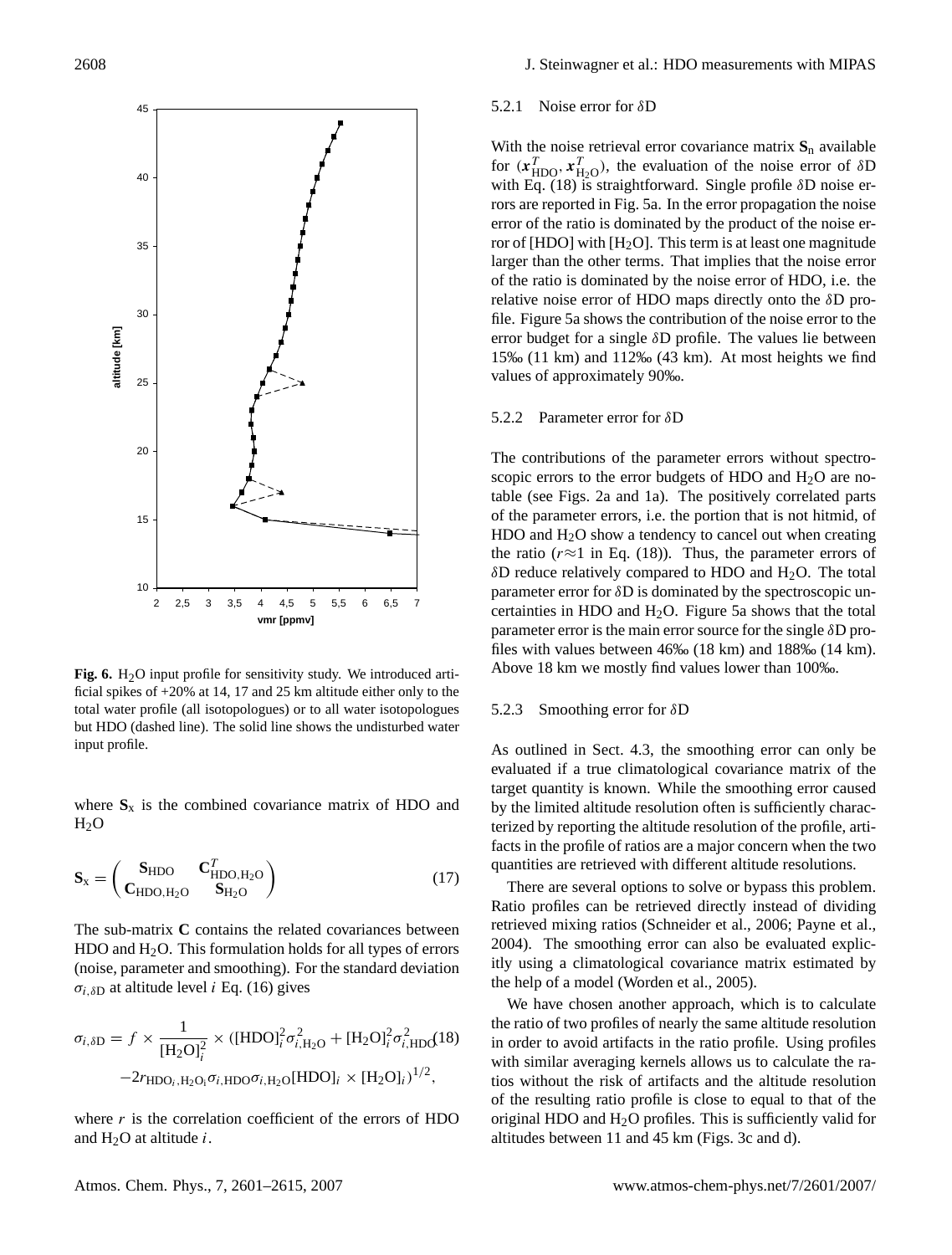#### 5.2.4 Sensitivity study

To check the validity of the underlying assumptions and approximations, two sensitivity tests were carried out with simulated profiles. As reference profile we used a typical tropical H2O profile as shown in Fig. [6](#page-7-1) and a corresponding HDO profile that had the isotopic composition of the VSMOW, thus an enrichment of 0‰. The corresponding retrieval result is shown in Fig. [7,](#page-8-0) which shows that for this single profile retrieval we obtain a resulting profile with an average  $\delta$ D value of –4‰ (thus very close to 0‰) and moderate oscillations smaller than 20‰ in the lower stratosphere.

In the first sensitivity test we then added 3 sharp positive 20% perturbations at 14, 17 and 25 km (see Fig. [6\)](#page-7-1) on the total water vapor profile, i.e., for all isotopologues, to the atmosphere used to generate synthetic observations. The retrieval reproduced the higher total water content due to these spikes, but strongly smoothed out the spikes according to the limited altitude resolution (not shown). The isotopic fractionation, however, changed by less than 10‰ (Fig. [7\)](#page-8-0). This result confirms that no significant artifacts in the isotopic fractionation profiles due to smoothing error propagation are to be expected and that the strategy to use equally resolved profiles for ratio calculation is sufficiently robust. This is particularly remarkable considering the fact that the 20% perturbations applied are large compared to natural total water variations and the 10‰ response of inferred  $\delta$ D values is much smaller than the expected and observed  $\delta$ D variations.

In the second sensitivity study we applied the retrieval to perturbations as described above to all water isotopologues except HDO. This implies that the input signal was isotopically strongly depleted at the height levels of the disturbances where 20% more  $H_2^{16}O$  was artificially added (Fig. [6\)](#page-7-1). The resulting  $\delta D$  profiles (Fig. [7\)](#page-8-0) show a clear response to this perturbation. However, as expected the perturbation is smoothed out according to the actual altitude resolution of the retrieved HDO and  $H<sub>2</sub>O$  profiles. In fact, the two peaks at 14 and 17 km altitude cannot be resolved with our altitude resolution and are retrieved as one broad structure. On average δD values are decreased by ≈−50‰, which reflects the smoothing of the input of  $\approx$  -200‰ H<sub>2</sub><sup>16</sup>O. On the tail of this broad structure we see the response to the second perturbation at 25 km altitude, which is clearly resolved by the retrieval. Over the altitude range 10 to 30 km where we observe a response to the perturbation, the average enrichment is  $\approx$  –35‰. This integrated response compares well with the input signal, where  $H_2^{16}O$  was disturbed by  $-200\%$  at 3 out of 21 altitude levels, which corresponds to an average perturbation of –29‰.

# 5.3 Total error of δD-Profiles

Figure [5a](#page-6-1) shows the representative δD profile and the associated errors. At first we note the important contribution of the parameter error: In the HDO and  $H<sub>2</sub>O$  case the parame-



<span id="page-8-0"></span>**Fig. 7.** Inferred δD profiles from the sensitivity study. Sqares, solid line: no perturbation (reference); triangles, dashed line: total water perturbed (+20% at 14, 17 and 25 km); dots, dotted line: all water isotopes but HDO perturbed (+20% at 14, 17 and 25 km). When total water is perturbed, the profiles do not deviate substantially. When HDO is perturbed, the total shift in the isotope ratio in the input profile is well recovered by a shift in the  $\delta$ D value that varies with height. Perturbation spikes are smeared out due to the limited vertical resolution.

ter error had a share of  $\approx$ 20 to 30%. In the  $\delta$ D case this is very similar which is a consequence of the strong influence of the uncorrelated spectroscopic errors of HDO and  $H_2O$ . Thus, we obtain a height dependent total parameter error profile with values between 46 and 188‰. The noise error has a magnitude of 15 to 112‰. Together this leads to a height dependent total error for a single δD profile in the range between 80‰ (11 km) and 195‰ (14 km). Most values are between 90 and 145‰.

### **6 Averaging**

Envisat performs 14 orbits per day. As longitudinal variability in the stratosphere is generally much smaller than latitudinal variability, we have averaged all  $H<sub>2</sub>O$  and HDO measurements by longitude and calculated daily δD profiles. At each altitude level  $i$  the random error of the average, i.e., the noise error and random parts of the parameter error, is reduced by error and random parts of the parameter error, is reduced by<br>a factor of  $1/\sqrt{N_i}$ , where  $N_i$  is the number of profile values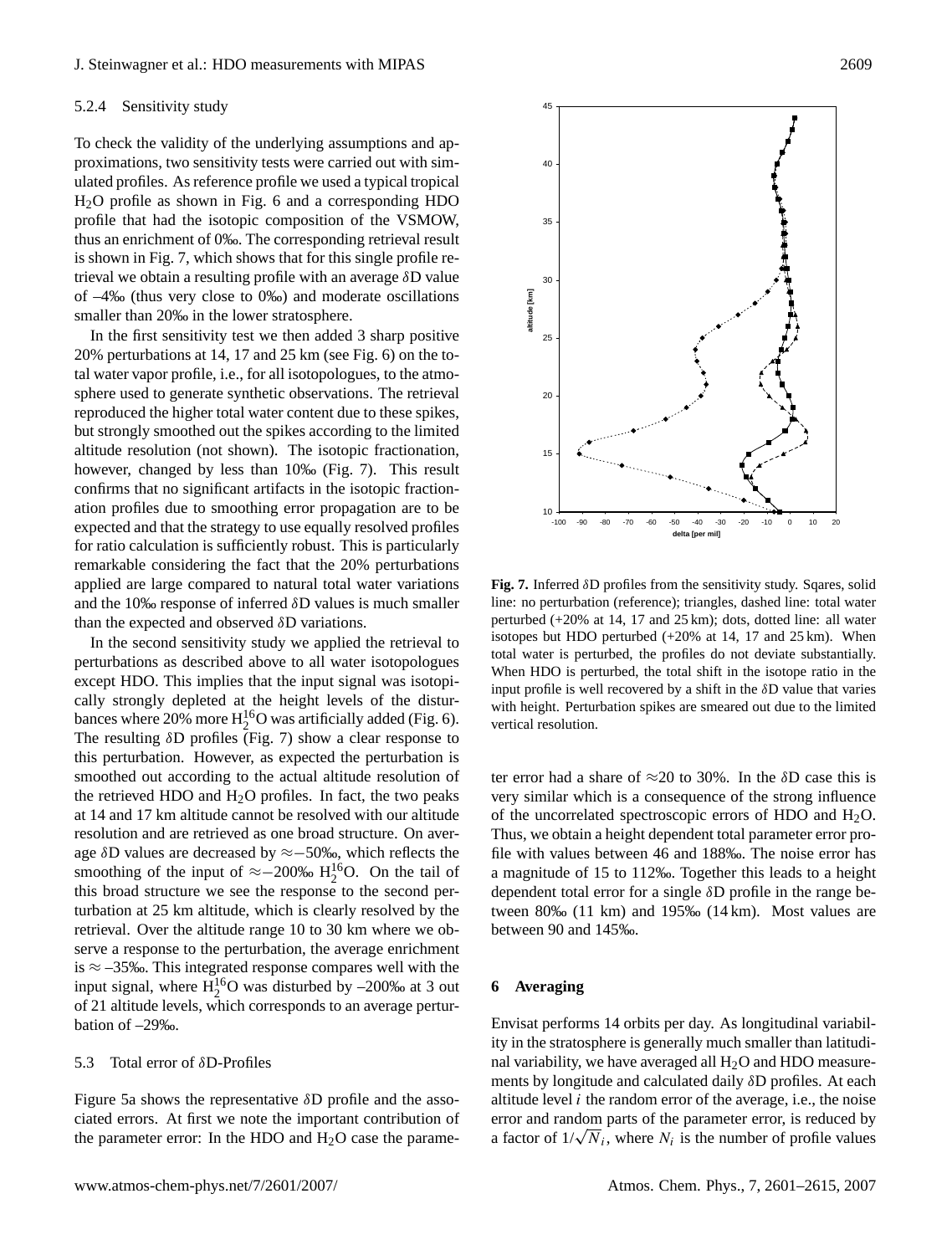<span id="page-9-0"></span>**Table 3.** Number of measurements per height step taken into account for averaging, for the measurements on 13 January 2003 between 7.5◦ N and 12.5◦ N.

| $Altitude(s)$ [km] | Number of measurements |
|--------------------|------------------------|
| 11                 | 9                      |
| 12                 | 9                      |
| 13                 | 15                     |
| 14                 | 16                     |
| 15                 | 16                     |
| 16                 | 18                     |
| 17                 | 22                     |
| 18                 | 23                     |
| 19                 | 26                     |
|                    | 28                     |

at altitude i which were actually used for averaging. The retrieval algorithm identifies problematic measurements, e.g., measurements affected by clouds, and excludes them from the ongoing calculation. This leads to the altitude dependence of  $N_i$  as shown in Table [3.](#page-9-0)

From Figs. [2b](#page-3-0) and [1b](#page-2-0) the estimated reduction of the total error due to averaging is visible for the representative individual HDO and  $H_2O$  profiles. In the lower stratosphere below 20 km random errors dominate the error budget for both species and averaging leads to a strong improvement in the total error. In the case of  $H<sub>2</sub>O$ , above 20 km the parameter error components dominate the error profile and averaging leads to marginal improvement of the total error only. For HDO, the random errors are still the most important part of the error in this region, and the total error is strongly reduced by the averaging. After averaging, the total random errors are only dominating below 15 km, thus further averaging will not significantly reduce the errors at higher altitudes. Here the improvement of the spectroscopic uncertainty portion of the parameter error is the key to improving the total error.

The theoretically derived errors as estimated above ("estimated errors") are compared to the actually derived variability of averaged HDO and  $H<sub>2</sub>O$  profiles, quantified in terms of the standard deviation of the ensemble

<span id="page-9-1"></span>
$$
\sigma_{\text{ens},i} = \sqrt{\frac{\sum_{n=1, N_i} (x_{i,n} - \bar{x}_i)^2}{N_i - 1}}.
$$
\n(19)

and standard deviation of the mean

$$
\sigma_{\text{mean},i} = \frac{1}{\sqrt{N_i}} \sqrt{\frac{\sum_{n=1, N_i} (\mathbf{x}_{i,n} - \bar{\mathbf{x}}_i)^2}{N_i - 1}}
$$
(20)

 $i$  is the height index and N denotes the number of the profile values used for averaging. If the retrieved variability was much larger than the estimated error, this would either hint at underestimated errors or large natural variability within the ensemble, for example due to longitudinal variations. The

standard deviation and the standard deviation of the mean H2O and HDO profiles are shown in Figs. [1c](#page-2-0) and [2c](#page-3-0). The magnitude of the standard deviation of the mean is in good agreement with the random component of the estimated total error of the averaged profiles, with the exception of the two lowest altitudes (Figs. [1b](#page-2-0) and [2b](#page-3-0)). Using Eq. [\(19\)](#page-9-1) we also calculated the standard deviation of the ensemble for δD (Fig. [5c](#page-6-1)). Again, the good agreement between the theoretically estimated total error (Fig. [5a](#page-6-1)) and the standard deviation of the ensemble shows that the error estimation is sufficiently conservative and that the ensemble variability is small enough for meaningful averaging.

#### 6.1 Latitudinal and vertical distribution of  $H_2O$

In the zonal mean, water shows the expected distribution that has been established in numerous studies carried out in the past (e.g. [\(Randel et al.,](#page-13-24) [2001\)](#page-13-24)): For 13 January 2003 we observe values  $>100$  ppm in the troposphere, which decrease rapidly towards the tropopause (Fig. [8\)](#page-10-0) due to decreasing temperatures. Values between 3 and 5 ppm are observed in the tropopause region and lower stratosphere (Fig. [8\)](#page-10-0) and the minimum is located at the tropical tropopause of the winter hemisphere. A secondary minimum at around 23 km in the tropical stratosphere indicates the upward propagation of the seasonal cycle as part of the atmospheric tape recorder effect [\(Mote et al.,](#page-13-25) [1996\)](#page-13-25). In the stratosphere,  $H_2O$  levels increase again with increasing altitude and latitude up to values of about 7.5 ppm at the top of the shown height range. This shows the in situ production of  $H_2O$  from CH<sub>4</sub> oxidation, which increases as air ages in the stratospheric circulation. In the cold Arctic winter vortex, we observe air from higher altitudes with high water content descending into the stratosphere down to 25 km. Deviations of our averaged water profiles retrieved with limited vertical resolution from validated water retrievals of better altitude resolution [\(Milz et al.,](#page-13-19) [2005\)](#page-13-19) do generally not exceed 1 ppm when looking at annual averages. Occasionally, larger differences (up to 2 ppm) occur at the tropopause. In the present case there is such a feature at 10◦ S. However, close to the tropopause larger deviations are expected due to strong vertical gradients both in H2O and HDO there. Also, the artificially reduced height resolution of our  $H<sub>2</sub>O$  retrievals (to match the altitude resolution of HDO) compared to [Milz et al.](#page-13-19) [\(2005\)](#page-13-19) influences the quality of the results. Thus, these deviations are intrinsic to our retrieval approach.

For the day of our retrieval, the retrieved profiles suggest a sharp hygropause, particularly in the region around 65◦ S. Such a sharp hygropause cannot be resolved by MIPAS, and it leads to oscillations above the hygropause which produce an artificial  $H_2O$  minimum there. Those oscillations also lead to unusually high variability in this region, and indeed the standard deviation shows a pronounced maximum there. Therefore, this structure is excluded from further examination.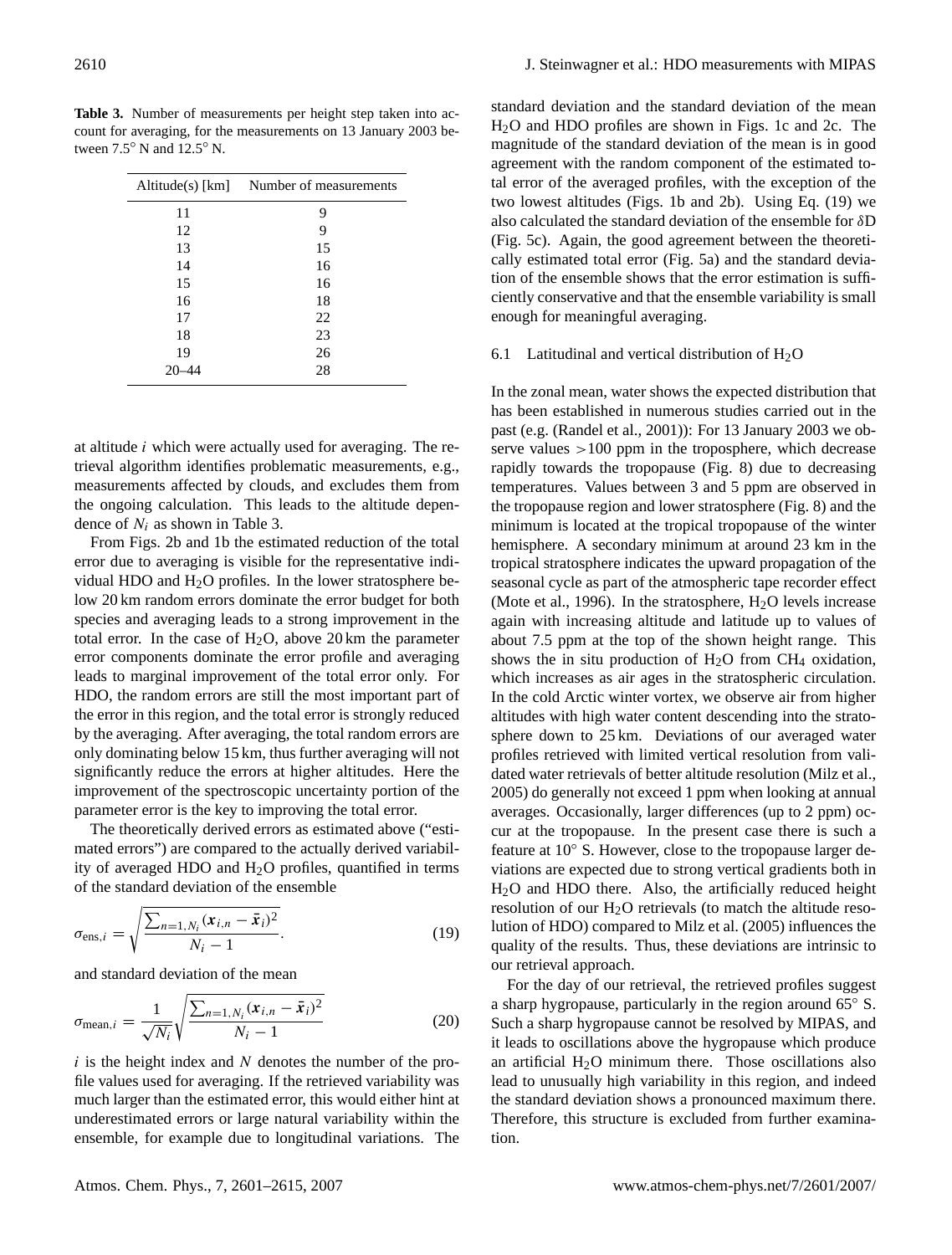

<span id="page-10-0"></span>Fig. 8. Zonal mean distribution of H<sub>2</sub>O 13 January 2003, measured by MIPAS. 9 to 28 measurements were taken into account for averaging at each altitude and latitude level (see Table [3](#page-9-0) for details).

## 6.2 Latitudinal and vertical distribution of HDO

Figure [9](#page-11-0) shows the zonal mean distribution of HDO on 13 January 2003. The general distribution of HDO, i.e., its increase above the tropopause as well as the general latitudinal shape, is similar to that of  $H_2O$ , which reflects the fact that both species have a common in situ source in the stratosphere i.e. oxidation of  $CH_4$  and  $H_2$ . The HDO minimum at the northern tropical tropopause corresponds to the  $H_2O$  minimum with values of approximately 0.2 ppb. Corresponding to  $H_2O$  we observe a secondary minimum in the tropical stratosphere around 23 km also for HDO. The descent of air in the winter vortex is amplified in HDO compared to  $H_2O$ , because the descending water is strongly enriched in deuterium. As a general characteristic, the HDO contours are less smooth than those of  $H_2O$ . As noted for  $H_2O$ , the HDO minimum at 60–70◦ S and 13 km altitude is caused by the sharp retrieved hygropause and is not statistically significant. The standard deviation of the negative HDO values reach up to 250% in this region. This negative artifact causes a positive compensating feature in the layer above at 15–17 km altitude.

#### 6.3 Latitudinal and vertical distribution of δD

The  $\delta$ D value quantifies the ratio of HDO and H<sub>2</sub>O and it therefore highlights the differences in the general behavior of the two species. If changes in HDO perfectly mirrored changes in  $H_2O$  in the stratosphere, Fig. [10](#page-11-1) would show constant values throughout the stratosphere. However, we observe an increase in δD with altitude above the tropopause and with latitude, thus as water increases it also gets isotopically enriched. This shows directly that  $H_2O$  derived from the oxidation of  $CH_4$  and  $H_2$  is isotopically enriched relative to the  $H<sub>2</sub>O$  that is injected from the troposphere, in agreement with the expectations and with results from earlier measurement and model results [\(Moyer et al.,](#page-13-4) [1996;](#page-13-4) [Zahn et al.,](#page-14-1) [2006;](#page-14-1) [Johnson et al.,](#page-13-6) [2001a;](#page-13-6) [Stowasser et al.,](#page-13-11) [1999;](#page-13-11) [Rinsland](#page-13-7) [et al.,](#page-13-7) [1991\)](#page-13-7). However, here for the first time we see a full two dimensional plot of δD in the stratosphere. The data indicate lower near tropopause δD values in the winter hemisphere compared to the summer hemisphere, from the tropics to the high latitudes (with the exception of the artificial structure at 60–70◦ S). A detailed scientific interpretation of all those structures will follow in a dedicated publication.

In this paper we have shown that the natural variations in stratospheric δD values can be clearly resolved because they are larger than the total errors derived above. As shown in Fig. [5b](#page-6-1), the estimated total error of an averaged δD profile reduces to values between 35‰ (11 km) and 110‰ (36 km) when the noise part of the total error has been reduced by when the noise part of the total error has been reduced by a factor of  $1/\sqrt{N_i}$ . Most values are around 80‰. The estimated total random error for the averaged  $\delta$ D profiles is below 42‰ for all heights with a minimum of 16‰ (18 km) and a maximum of 41‰ (14 km). In comparison, the natural variations recorded in the MIPAS data span several hundred ‰.

The MIPAS measurements thus provide a unique data set that will enable us to study various parts of the stratospheric water cycle in unprecedented detail. Because of the limited vertical resolution we are not able to resolve individual small scale processes (<4 km) like convective updraft that might also affect the isotopic fractionation of water in the stratosphere [\(Webster and Heymsfield,](#page-14-0) [2003\)](#page-14-0). However, their large scale relevance may well be assessed, and for the global stratospheric water cycle, this may even be the more important information.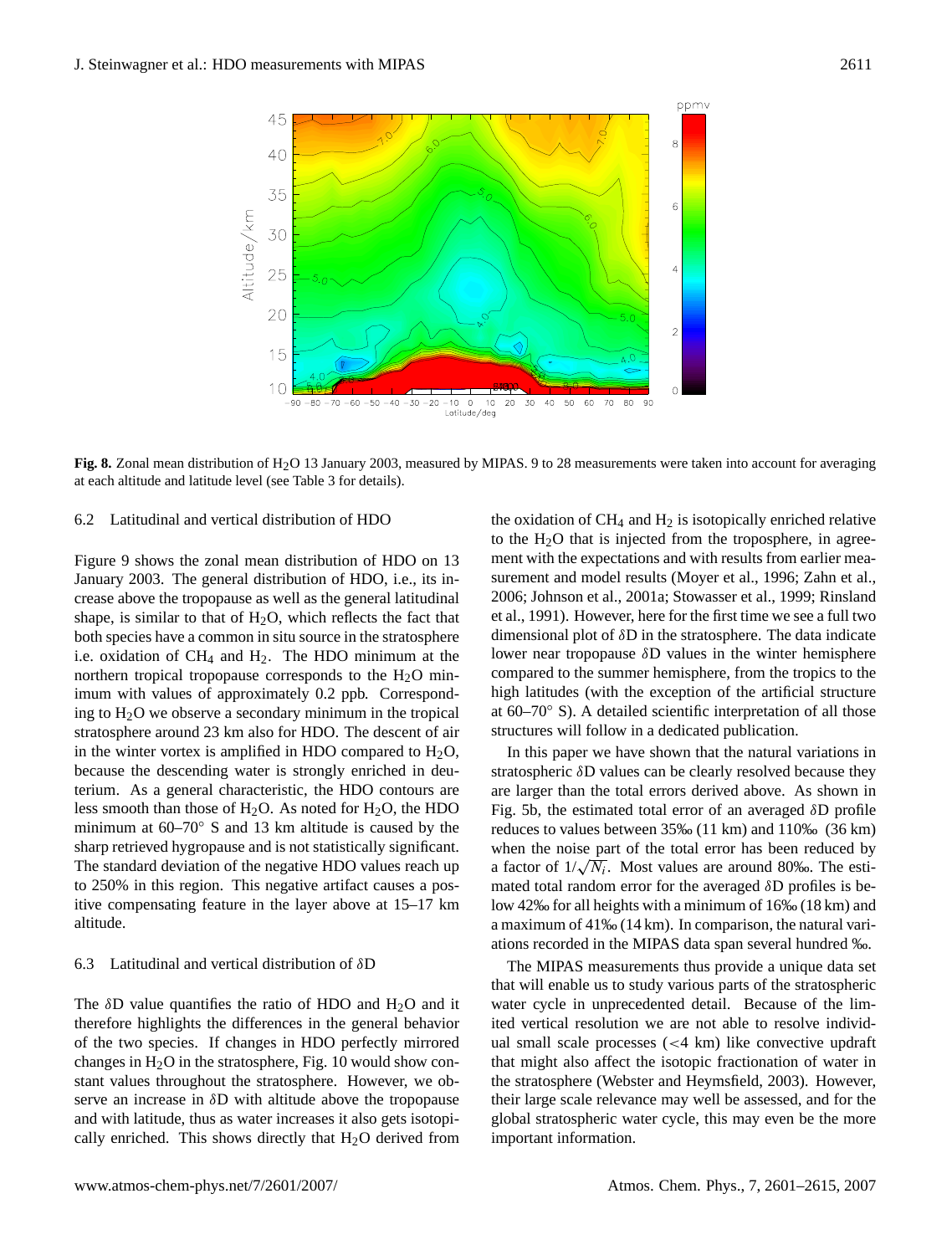

<span id="page-11-0"></span>**Fig. 9.** Zonal mean distribution of HDO for 13 January 2003, measured by MIPAS, 9 to 28 measurements were taken into account for averaging at each altitude and latitude level (see Table [3](#page-9-0) for details).



<span id="page-11-1"></span>**Fig. 10.** Zonal mean distribution of δD, 13 January 2003, inferred from averaged HDO and H2O measurements by MIPAS.

#### 6.3.1 Comparison to other data sets

Figure [11](#page-12-5) shows a comparison of our MIPAS retrievals to published values from the literature [\(Rinsland et al.,](#page-13-7) [1991;](#page-13-7) [Kuang et al.,](#page-13-26) [2003;](#page-13-26) [Johnson et al.,](#page-13-6) [2001a;](#page-13-6) [Dinelli et al.,](#page-12-6) [1991,](#page-12-6) [1997\)](#page-12-7). The general trends in the stratosphere from the earlier studies are captured by the MIPAS data. Perfect agreement cannot be expected, because

1. our profile was actually taken in the tropics with colder tropopause temperatures compared to the [Johnson et al.](#page-13-6) [\(2001a\)](#page-13-6) data that were obtained at 33◦ N and the [Rins-](#page-13-7)

[land et al.](#page-13-7) [\(1991\)](#page-13-7) data obtained at 30◦ N and 47◦ N; The Dinelli data were taken at 32◦ N [\(Dinelli et al.,](#page-12-6) [1991\)](#page-12-6) and 34◦ N [\(Dinelli et al.,](#page-12-7) [1997\)](#page-12-7);

- 2. the earlier recorded profiles were obtained at different times of the year and differences could be due to a possible seasonal effect and
- 3. near the tropopause both HDO and  $H_2O$  have strong gradients, which can potentially cause averaging problems when the vertical resolution is limited.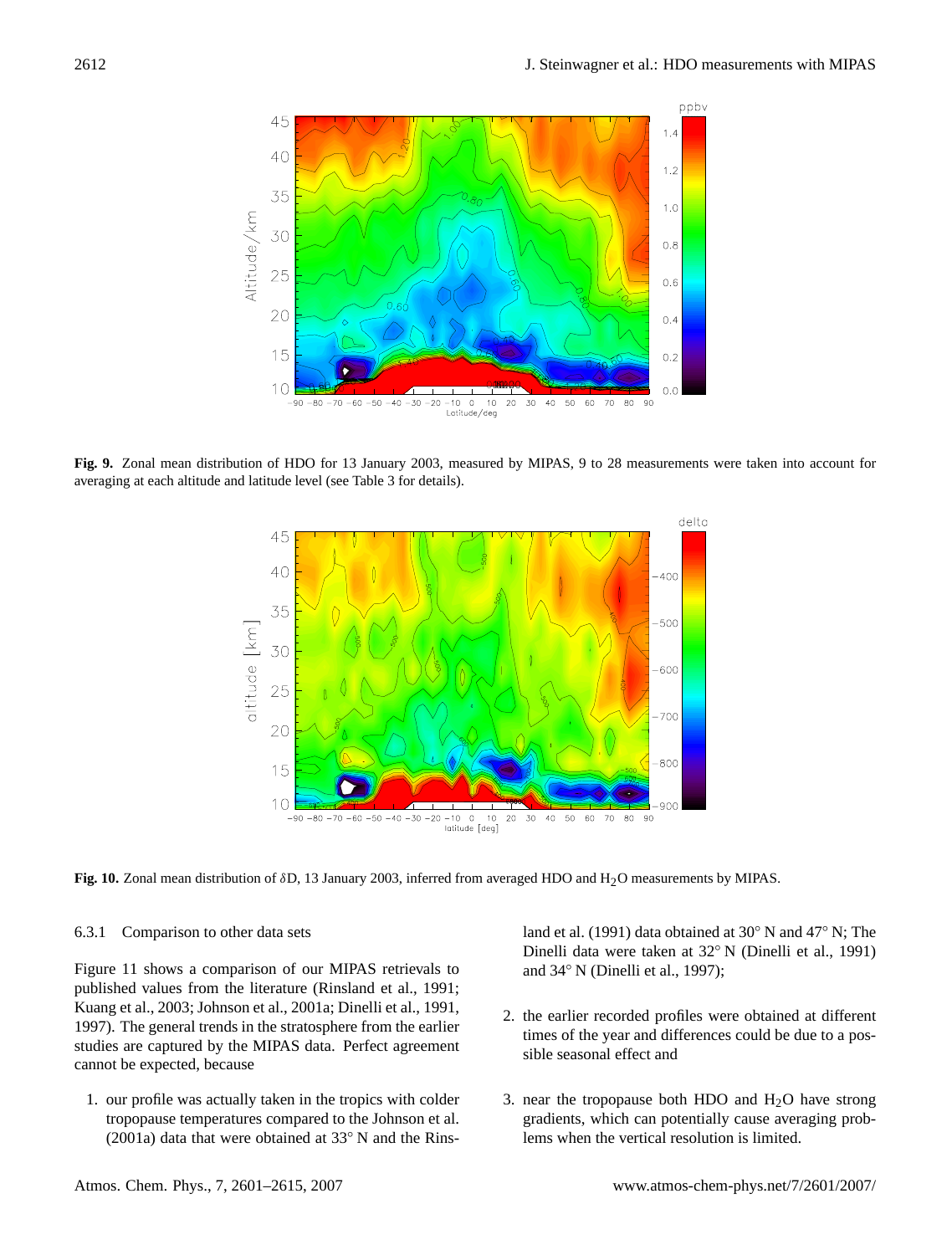

<span id="page-12-5"></span>**Fig. 11.** Comparison of our results from the MIPAS measurements on 13 January 2003 at 12◦ N and 28◦ W (red dots with total error bars) with measurements by [Johnson et al.](#page-13-6) [\(2001a\)](#page-13-6), [Rinsland et al.](#page-13-7) [\(1991\)](#page-13-7), [Kuang et al.](#page-13-26) [\(2003\)](#page-13-26), [Dinelli et al.](#page-12-6) [\(1991\)](#page-12-6) and [Dinelli et al.](#page-12-7) [\(1997\)](#page-12-7). The MIPAS profile shows the averages from 9 to 28 measurements per altitude level (Table [3\)](#page-9-0) on 13 January 2003. Note that the different data sets were obtained in different seasons and at different latitudes.

Below the tropopause, our  $\delta$ D values are more enriched than most of the [Kuang et al.](#page-13-26) [\(2003\)](#page-13-26) data. However, large variability in the upper troposphere was recently reported from in situ measurements [\(Webster and Heymsfield,](#page-14-0) [2003\)](#page-14-0). Overall, the vertical structure, in particular the increase of  $\delta D$  with altitude above the point of minimum temperature, is in good agreement with the available data.

## **7 Conclusions**

We have shown that MIPAS limb emission spectra can be used to investigate the isotopic composition of water vapor in the stratosphere on a global scale. HDO and  $H<sub>2</sub>O$  profiles are retrieved in a multi target retrieval using the microwindow approach. In order to avoid artifacts in the resulting  $\delta D$ profiles both HDO and  $H<sub>2</sub>O$  are retrieved at the same altitude resolution. A thorough error analysis is carried out to evaluate and distinguish noise and parameter errors. In the HDO/H2O ratio a considerable fraction of the parameter error cancels out, and the resulting δD profiles are dominated by spectroscopic uncertainties, resulting in a total error for single profiles of the order of 80‰ (11 km) to 195‰ (14 km) with most values between 90 and 145‰. The random component of the estimated total error can strongly be reduced by taking averages over multiple orbits on a single day. Thus, random errors are no longer limiting the measurement precision for one day averaging. The estimated total error of the averaged profiles (including spectroscopic uncertainties) is between 35‰ (11 km) and 110‰ (36 km). The random component of the total error is below 42‰ at all heights. The precision and altitude resolution of these zonal mean profiles is sufficient to study fractionation processes on a large scale, e.g. the principle role of different stratospheric dehydration mechanisms, or in situ formation from methane oxidation. Thus the MIPAS measurements will provide unique information about the stratospheric water cycle.

*Acknowledgements.* This work was carried out as part of the AFO2000 project ISOSTRAT (07ATC01) funded by the German Ministry for Education and Research (BMBF). We thank ESA for access to the data.

Edited by: P. Hartogh

## **References**

- <span id="page-12-3"></span>Carlotti, M.: Global–fit approach to the analysis of limb–scanning atmospheric measurements, Appl. Opt., 27, 3250–3254, 1988.
- <span id="page-12-1"></span>Coffey, M. T., Hannigan, J., and Goldman, A.: Observations of upper troposheric/lower stratospheric water vapor and its isotopes, J. Geophys. Res., 111, D14313, doi:10.1029/2005JD006093, 2006.
- <span id="page-12-0"></span>Dessler, A. E. and Sherwood, S. C.: A model of HDO in the tropical tropopause layer, Atmos. Chem. Phys., 3, 2173–2181, 2003, [http://www.atmos-chem-phys.net/3/2173/2003/.](http://www.atmos-chem-phys.net/3/2173/2003/)
- <span id="page-12-6"></span>Dinelli, B. M., Carli, B., and Carlotti, M.: Measurement of Stratospheric Distributions of H216O, H218O, H217O, and HD16O, from Far Infrared Spectra, J. Geophys. Res., 96, 7509–7514, 1991.
- <span id="page-12-7"></span>Dinelli, B. M., Lepri, G., Carlotti, M., Carli, B., Mencaraglia, F., Ridolfi, M., Nolt, I. G., Ade, P. A. R.: Measurement of the isotopic ratio distribution of HD16O and H216O in the 20–38 km altitude range from far-infrared spectra, Geophys. Res. Lett., 24 , 2003–2006, 1997
- <span id="page-12-4"></span>Echle, G., von Clarmann, T., Dudhia, A., Flaud, J.-M., Funke, B., Glatthor, N., Kerridge, B., Lopez-Puertas, M., Martý'n-Torres, F. J., and Stiller, G. P.: Optimized Spectral Microwindows for Data Analysis of the Michelson Interferometer for Passive Atmospheric Sounding on the Environmental Satellite, Appl. Opt., 39, 30, 5531–5540, 2000.
- <span id="page-12-2"></span>Fischer, H., Blom, C., Oelhaf, H., Carli, B., Carlotti, M., Delbouille, L., Ehhalt, D., Flaud, J.-M., Isaksen, I., Lopez-Puertas, M., McElroy, C. T., and Zander, R.: Envisat-Mipas, the Michel-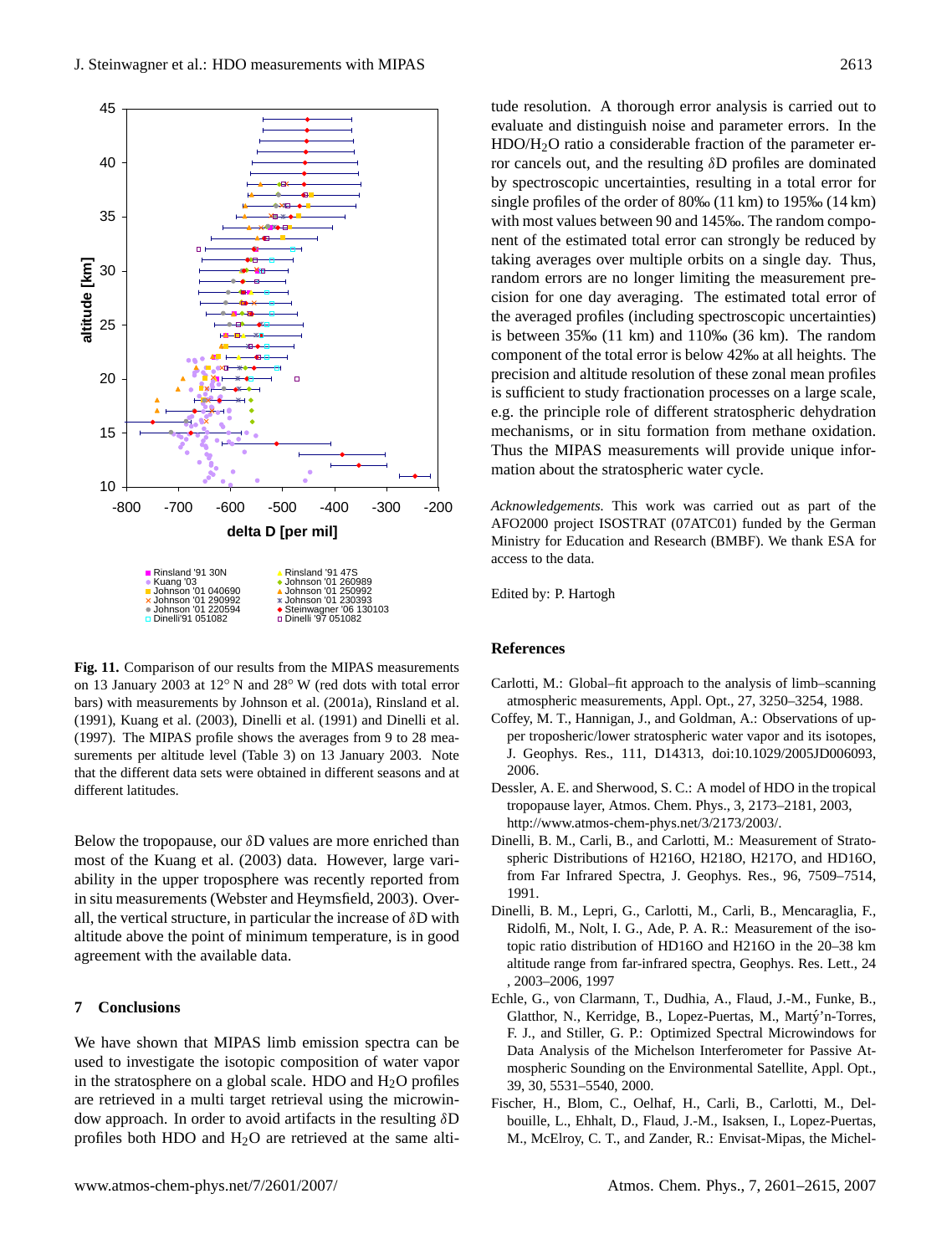son Interferometer for Passive Atmospheric Sounding; An instrument for atmospheric chemistry and climate research, ESA SP-1229, edited by: Readings, C. and Harris, R. A., European Space Agency, Noordwijk, The Netherlands, 2000.

- <span id="page-13-10"></span>Fischer, H.: Remote Sensing of Atmospheric Trace Gases, Interdisciplinary Science Reviews, 18, 185–191, 1993.
- <span id="page-13-17"></span>Flaud, J.-M., Piccolo, C., Carli, B., Perrin, A., Coudert, L. H., Teffo, J.-L., and Brown, L. R.: Molecular line parameters for the MI-PAS (Michelson Interferometer for Passive Atmospheric Sounding) experiment, Atmos. Oceanic Opt., 16, 172–182, 2003.
- <span id="page-13-14"></span>Franz, P. and Röckmann, T.: High-precision isotope measurements of  $H_2^{16}$ O,  $H_2^{17}$ O,  $H_2^{18}$ O, and the D17O-anomaly of water vapor in the southern lowermost stratosphere, Atmos. Chem. Phys., 5, 2949–2959, 2005,

[http://www.atmos-chem-phys.net/5/2949/2005/.](http://www.atmos-chem-phys.net/5/2949/2005/)

- <span id="page-13-1"></span>Füglistaler, S. and Haynes, P. H.: Control of interannual and longerterm variability of stratospheric water vapor, J. Geophys. Res., 110, D24108, doi:10.1029/2005JD006019, 2005.
- <span id="page-13-2"></span>Holton, J. R. and Gettelmann, A.: Horizontal transport and the dehydration of the stratosphere, Geophys. Res. Lett., 28(14), 2799– 2802, 2001.
- <span id="page-13-8"></span>Irion, F. W., Moyer, E. J., Gunson, M. R., Rinsland, C. P., Michelson, H. A., Salawitch, R. J., Yung, Y. L., Chang, A. Y., Newchurch, M. J., Abbas, M. M., Abrams, M. C., and Zander, R.: Stratospheric observations of CH3D and HDO from ATMOS infrared solar spectra: Enrichments of deuterium in methane and implications for HD, Geophys. Res. Lett., 23, 2381–2384, 1996.
- <span id="page-13-6"></span>Johnson, D. G., Jucks, K. W., Traub, W. A., and Chance, K. V.: Isotopic composition of stratospheric water vapor: Implications for transport, J. Geophys. Res., 106(D11), 12 219–12 226, 2001a.
- <span id="page-13-12"></span>Johnson, D. G., Jucks, K. W., Traub, W. A., and Chance, K. V.: Isotopic composition of stratospheric water vapor: Measurements and photochemistry, J. Geophys. Res., 106(D11), 12 211–12 217, 2001b.
- <span id="page-13-26"></span>Kuang, Z., G. C, T., Wenneberg, P. O., and Yung, Y. L.: Measured HDO/H2O ratios across the tropical tropopause, Geophys. Res. Lett., 30(7), 1372, doi:10.1029/2003GL017023, 2003.
- <span id="page-13-9"></span>Lautie, N., Urban, J., and Group, O. R.: Odin/SMR limb observations of stratospheric water vapor and its isotopes, EGS – AGU – EUG Joint Assembly, Abstracts from the meeting held in Nice, France, 6–11 April 2003, abstract #7320, pp. 7320, [http://adsabs.harvard.edu/abs/2003EAEJA.....7320L,](http://adsabs.harvard.edu/abs/2003EAEJA.....7320L) 2003.
- <span id="page-13-19"></span>Milz, M., von Clarmann, T., Fischer, H., Glatthor, N., Grabowski, U., Höpfner, M., Kellmann, S., Kiefer, M., Linden, A., Mengistu Tsidu, G., Steck, T., Stiller, G. P., Funke, B., López-Puertas, M., and Koukouli, M. E.: Water Vapor Distributions Measured with the Michelson Interferometer for Passive Atmospheric Sounding on board Envisat (MIPAS/Envisat), J. Geophys. Res., 110, D24307, doi:10.1029/2005JD005973, 2005
- <span id="page-13-25"></span>Mote, P. W., Rosenlof, K., McIntyre, M., Carr, E. S., Gille, J. C., Holton, J. R., Kinnersley, J. S., Pumphrey, H. C., Russell III, J. M. R., and Waters, J. W.: An atmospheric tape recorder: The imprint of tropical tropopause temperatures on stratospheric water vapor, J. Geophys. Res., 101, 2989–4006, 1996.
- <span id="page-13-4"></span>Moyer, E. J., Irion, F. W., Yung, Y. L., and Gunson, M. R.: ATMOS stratospheric deuterated water and implications for troposherestratosphere transport, Geophys. Res. Lett., 23, 2385–2388, 1996.
- <span id="page-13-23"></span>Payne, V., Dudhia, A., and Piccolo, C.: Isotopic Measurements of

Water Vapour and Methane from the MIPAS Satellite Instrument, AGU Fall Meeting Abstracts, pp. B733, [http://adsabs.harvard.](http://adsabs.harvard.edu/abs/2004AGUFM.A21B0733P) [edu/abs/2004AGUFM.A21B0733P,](http://adsabs.harvard.edu/abs/2004AGUFM.A21B0733P) 2004.

- <span id="page-13-13"></span>Pollock, W., Heidt, L., Lueb, R., and Ehhalt, D.: High-precision isotope measurements of H216O, H217O, H218O, and the D17Oanomaly of water vapor in the southern lowermost stratosphere, J. Geophys. Res., 85, 5555–5568, 1980.
- <span id="page-13-24"></span>Randel, W. J., Wu, F., Gettelman, A., III, J. R., Zawodny, J. M., and Oltmans., S. J.: Seasonal variation of water vapor in the lower stratosphere observed in Halogen Occultation Experiment data, J. Geophys. Res., 106(D13), 14 313–14 325, 2001.
- <span id="page-13-20"></span>Raspollini, P., Belotti, C., Burgess, A., Carli, B., Carlotti, M., Ceccherini, S., Dinelli, B. M., Dudhia, A., Flaud, J.-M., Funke, B., H(o)pfner, M., Lopez-Puertas, M., Payne, V., Piccolo, C., Remedios, J. J., Ridolfi, M., and Spang, R.: MIPAS level 2 operational analysis, Atmos. Chem. Phys., 6, 5605–5630, 2006, [http://www.atmos-chem-phys.net/6/5605/2006/.](http://www.atmos-chem-phys.net/6/5605/2006/)
- <span id="page-13-21"></span>Remedios, J.: Extreme atmospheric constituent profiles for MIPAS, 1999. Proceedings of ESAMS '99 – European Symposium on Atmospheric Measurements from Space, 779–782, 1999.
- <span id="page-13-7"></span>Rinsland, C. P., Gunson, M. R., Foster, J. C., Toth, R. A., Farmer, C. B., and Zander, R.: Stratospheric profiles of heavy water vapor isotopes and CH3D from analysis of the ATMOS Spacelab-3 infrared solar spectra, Geophys. Res. Lett., 96(D1), 1057–1068, 1991.
- <span id="page-13-18"></span>Rodgers, C. D.: Inverse Methods for Atmospheric Sounding: Theory and Practice, World Scientific, ISBN 981022740X, 256 pages, Oxford, 2000.
- <span id="page-13-0"></span>Rosenlof, K. H., Chiou, E.-W., Chu, W. P., Johnson, D. G., Kelly, K. K., Michelsen, H. A., Nedoluha, G. E., Remsberg, E. E., Toon, G. C., and McCormick, M. P.: Stratospheric water vapor increases over the past half-century, Geophys. Res. Lett., 28, 1195–1198, doi:10.1029/2000GL012502, 2001.
- <span id="page-13-16"></span>Rothman, L. S., Barbe, A., Benner, D. C., Brown, L. R., Camy-Peyret, C., Carleer, M. R., Chance, K., Clerbaux, C., Dana, V., Devi, V. M., Fayt, A., Flaud, J.-M., Gamche, R. R., Goldman, A., Jacquemart, D., Jucks, K. W., Lafferty, W. J., Mandin, J.-Y., Massie, S. T., Nemtchinov, V., Newnham, D. A., Perrin, A., Rinsland, C. P., Schroeder, J., Smith, K. M., Smith, M. A. H., Tang, K., Toth, R. A., Vander Auwera, J., Varanasi, P., and Yoshino, K.: The HITRAN molecular spectroscopic database: edition of 2000 including updates through 2001, J. Quant. Spectrosc. Radiat. Transfer, 82, 5–44, doi:10.1016/S0022-4073(03)00146-8, 2003.
- <span id="page-13-22"></span>Schneider, M., Hase, F., and Blumenstock, T.: Ground-based remote sensing of  $HDO/H<sub>2</sub>O$  ratio profiles: Introduction and validation of an innovative retrieval approach, Atmos. Chem. Phys., 6, 4705–4722, 2006,

[http://www.atmos-chem-phys.net/6/4705/2006/.](http://www.atmos-chem-phys.net/6/4705/2006/)

- <span id="page-13-3"></span>Sherwood, S. C. and Dessler, A. E.: On the control of stratospheric humidity, Geophys. Res. Lett., 27(16), 2513–2516, 2000.
- <span id="page-13-5"></span>Smith, J. A., Ackerman, A. S., Jensen, E. J., and Toon, O. B.: Role of deep convection in establishing the isotopic compsition of water vapor in the tropical transition layer, Geophys. Res. Lett., 33, L06812, doi:10.1029/2005GL024078, 2006.
- <span id="page-13-15"></span>Stiller, G. P.: The Karlsruhe optimized and precise radiative transfer algorithm (KOPRA), Wissenschaftliche Berichte, FZKA 6487, 2000.
- <span id="page-13-11"></span>Stowasser, M., Oelhaf, H., Wetzel, G., Friedl-Vallon, F., Maucher,